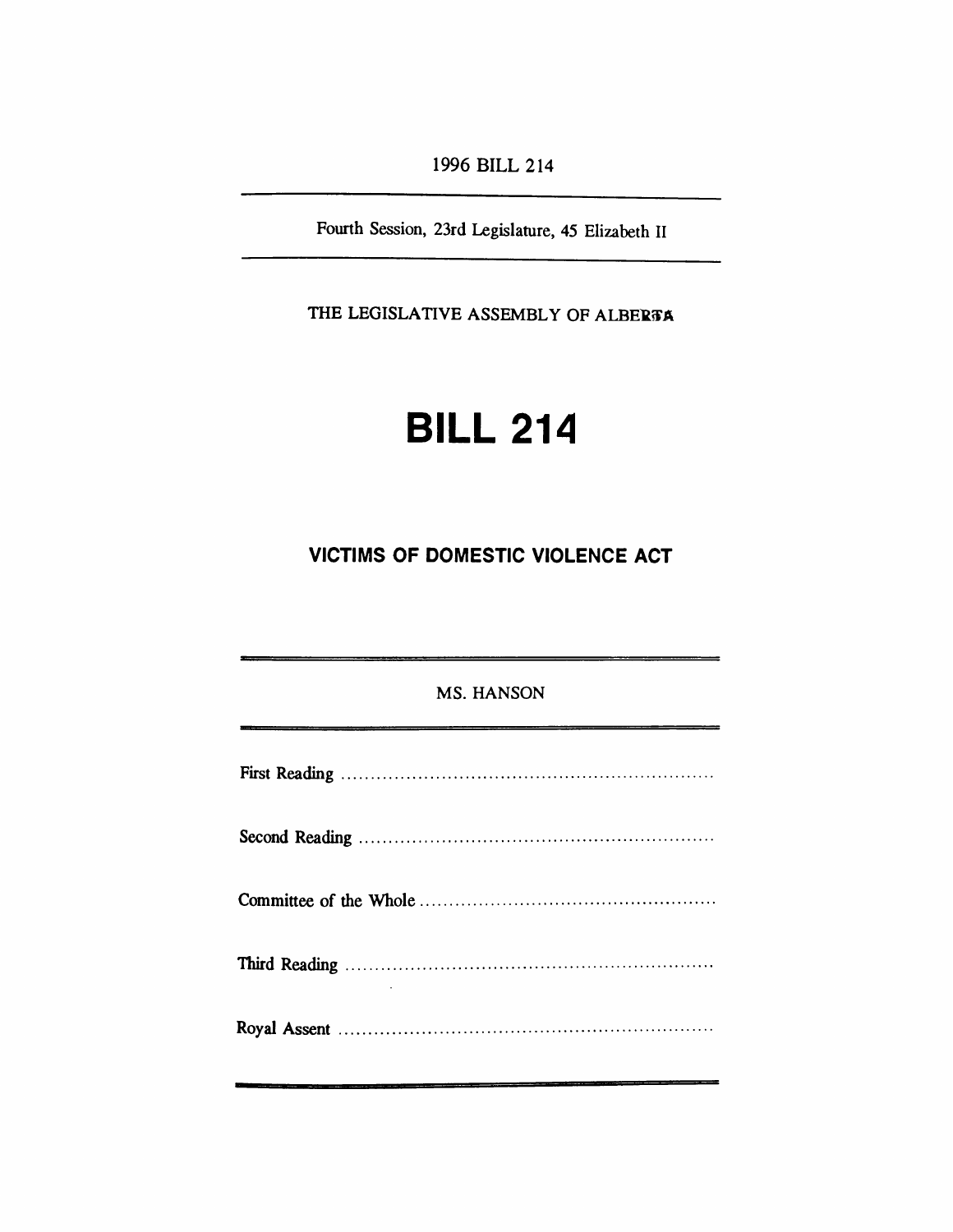*Bill 214 Ms. Hanson*

## *BILL 214*

#### *1996*

### *VICTIMS OF DOMESTIC VIOLENCE ACT*

#### *(Assented to , 1996)*

*HER MAJESTY, by and with the advice and consent of the Legislative Assembly of Alberta, enacts as follows:*

*Interpretation 1 In this Act,*

- *(a) "clerk" means the clerk of the court;*
- *(b) "cohabitants" means*
	- *(i) persons who have resided together or who are residing together in a family relationship, spousal relationship or intimate relationship,*
	- *(ii) persons who are the parents of one or more children, regardless of their marital status or whether they have lived together at any time, or*
	- *(iii) persons 16 years of age or older who are children of the victim and who are currently residing, or who normally reside, in the same residence as the victim;*
- *(c) "court" means*
	- *(i) the Provincial Court, or*
	- *(ii) the Court of Queen's Bench;*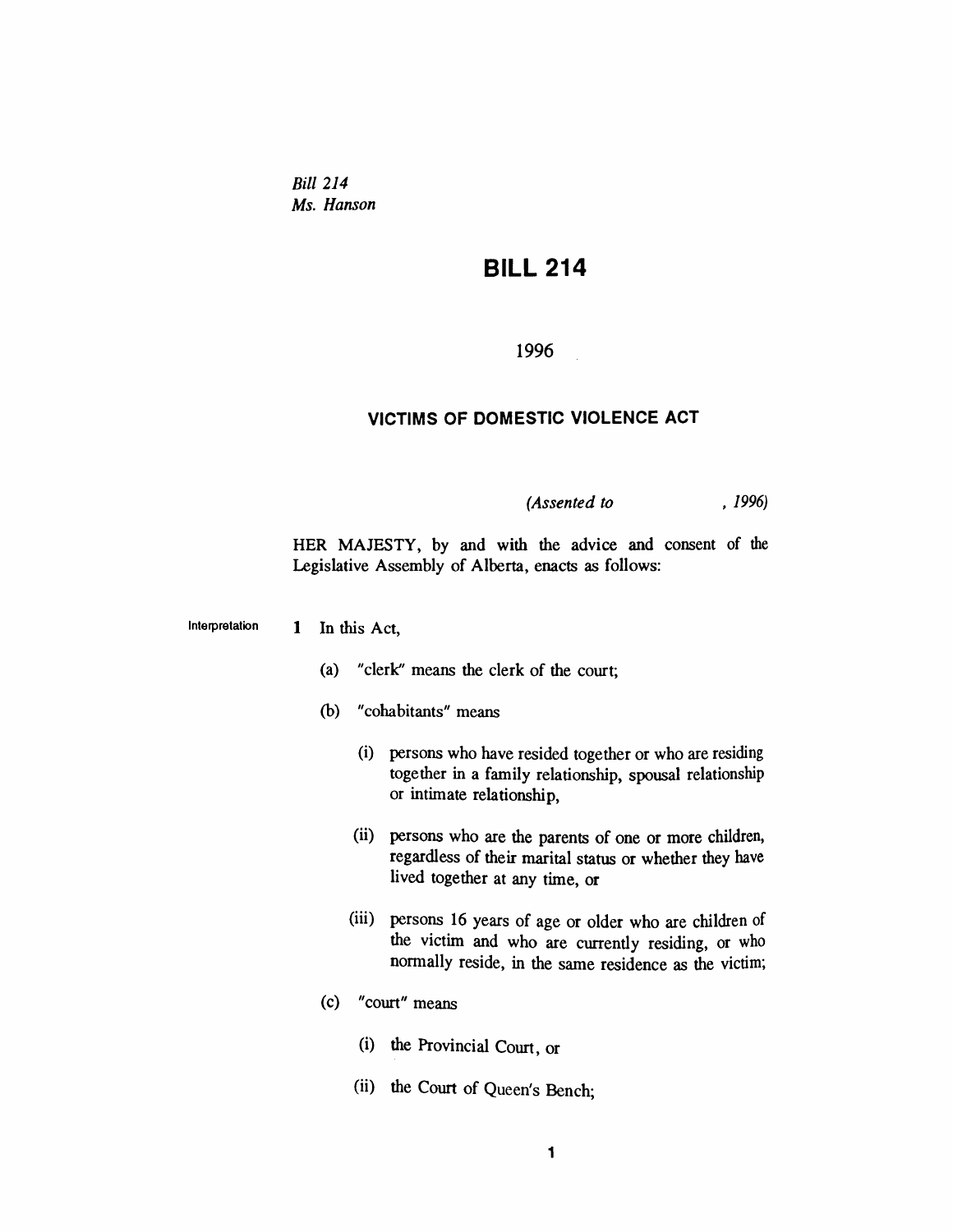- *(d) "domestic violence" includes*
	- *(i) any intentional or reckless act or omission that causes bodily harm or damage to property,*
	- *(ii) any act or threatened act that causes a reasonable fear of bodily harm or damage to property,*
	- *(iii) forced confinement,*
	- *(iv) sexual abuse, and*
	- *(v) emotional abuse;*
- *(e) "emotional abuse" means behaviour of any kind the purpose of which is to deliberately humiliate or degrade another individual and includes repeated insults, ridicule and name-calling;*
- *(f) "judge" means a judge of the court;*
- *(g) "protection order" means an order made under section 2;*
- *(h) "residence" means a place where a victim normally resides, and includes a residence that a victim has vacated due to domestic violence;*
- *(i) "respondent" means any person against whom an order is sought or made;*
- *(j) "sexual abuse" means sexual contact of any kind that is coerced by force or threat of force;*
- *(k) "victim" means a cohabitant who has been subjected to domestic violence by another cohabitant.*
- *Protection order 2(1) Where, on application, the court determines that domestic violence has occurred, it shall grant such relief necessary to prevent further domestic violence and in doing so may issue a protection order containing any or all of the following provisions:*
	- *(a) a provision restraining the respondent from subjecting the victim to domestic violence;*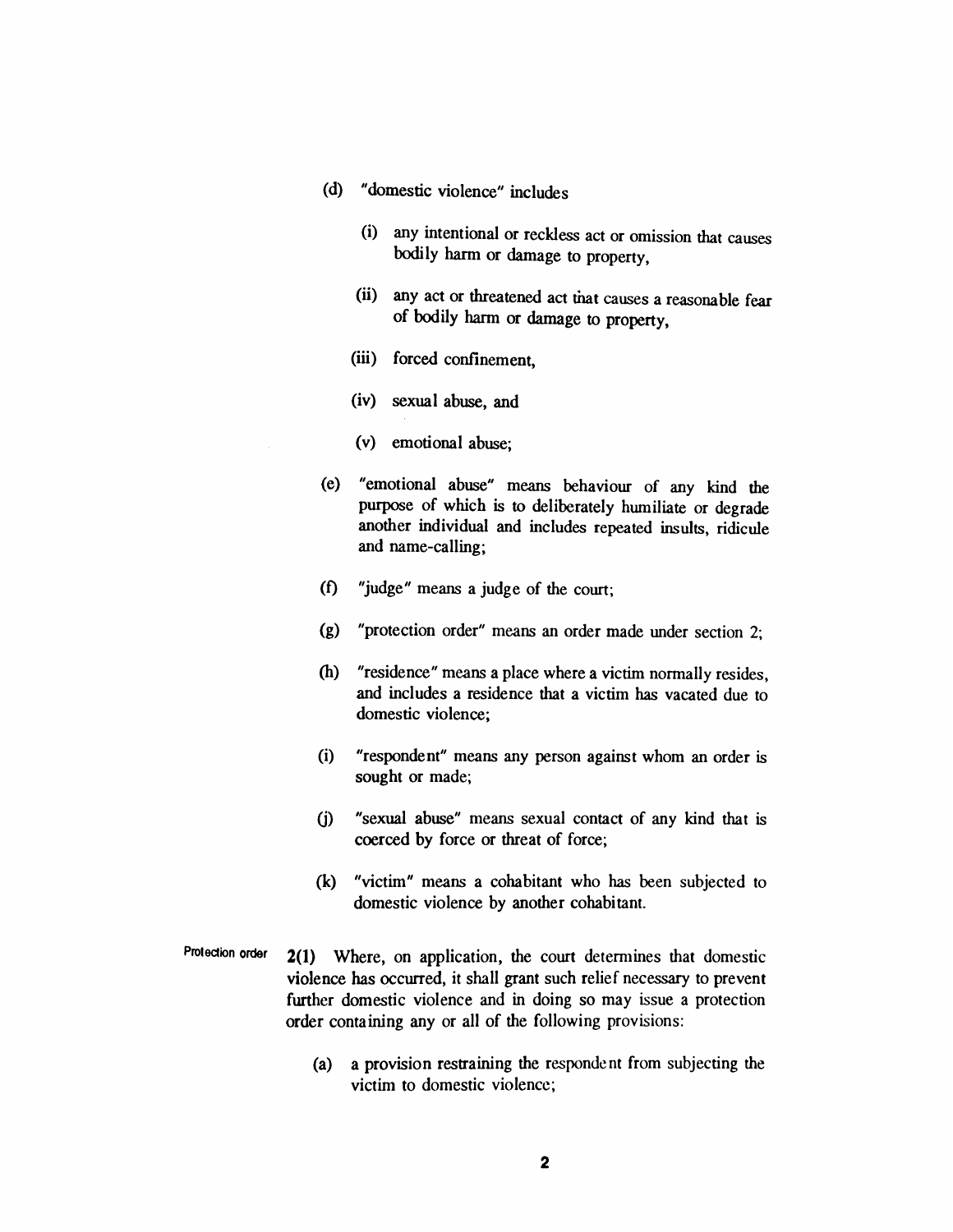- *(b) a provision granting the victim and other family members of the victim exclusive occupation of the residence, regardless of whether the residence is jointly or solely owned by the parties or jointly or solely leased by the parties;*
- *(c) a provision restraining the respondent from attending at or near or entering any specified place that is attended regularly by the victim or other family members, including the residence, property, business, school or place of employment of the victim and other family members;*
- *(d) a provision restraining the respondent from making any communication likely to cause annoyance or alarm to the victim, including personal, written or telephone contact with the victim and other family members or their employers, employees or co-workers or others with whom communication would likely cause annoyance or alarm to the victim;*
- *(e) a provision directing a peace officer to remove, immediately or within a specified time, the respondent from the residence;*
- *(f) a provision directing a peace officer to accompany, within a specified time, a specified person to the residence to supervise the removal of personal belongings in order to ensure the protection of the victim;*
- *(g) a provision requiring the respondent to pay emergency monetary relief to the victim and any child of the victim or any child who is in the care and custody of the victim, until such time as an obligation for support may be determined pursuant to any other Act of the Legislature or the Parliament of Canada;*
- *(h) a provision requiring the respondent to pay the victim compensation for monetary losses suffered by the victim and any child of the victim or any child who is in the care and custody of the victim as a direct result of the domestic violence, including loss of earnings or support, medical and dental expenses, out-of-pocket losses for injuries sustained, moving and accommodation expenses, legal expenses and costs of an application pursuant to this Act;*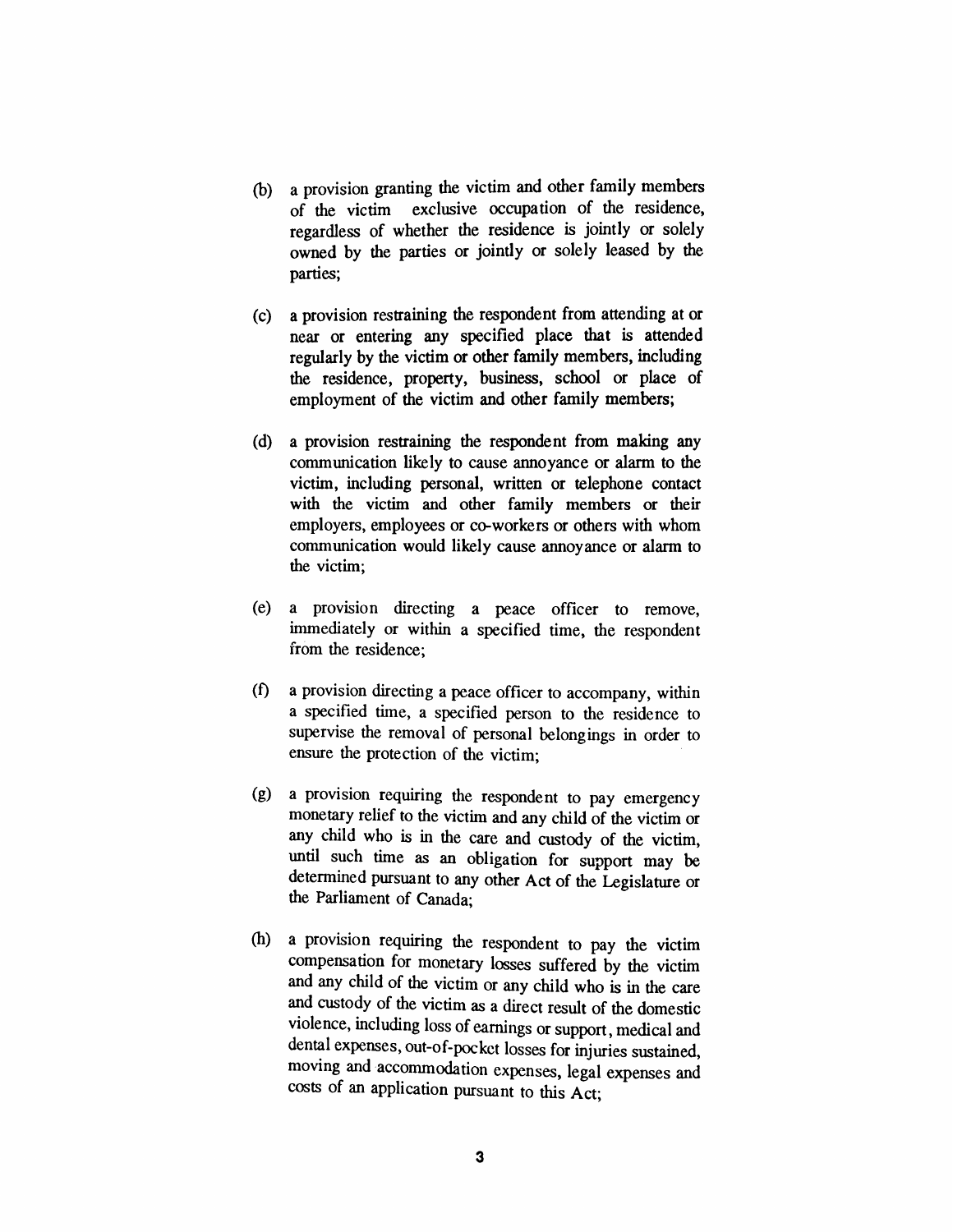- *(i) a provision granting either party temporary possession of specified personal property, including a vehicle, chequebook, bank cards, children's clothing, medical insurance cards, identification documents, keys or other necessary personal effects;*
- *(j) a provision restraining the respondent from taking, converting, damaging or otherwise dealing with property that the victim may have an interest in;*
- *(k) a provision recommending that the respondent receive counselling or therapy;*
- *(l) a provision requiring the respondent to post any bond that the court considers appropriate for securing the respondent's compliance with the terms of the order;*
- *(m) any other provision that the court considers appropriate.*

*(2) Where there is no existing order relating to custody and access of a child of the victim, then, in addition to the relief that the court may grant under subsection (1), the court may*

- *(a) make an order awarding temporary custody of a child and in making such an order the court shall presume that the best interests of the child are served by an award of custody to the nonviolent party;*
- *(b) make an order providing for access to a child provided that*
	- *(i) the order protects the safety and well being of the victim and the child and specifies the place and frequency of visitation, and*
	- *(ii) the order does not compromise any other remedy provided by the court by requiring or encouraging contact between the victim and the respondent,*
- *(3) An order made under subsection (2) may*
	- *(a) include a designation of a place of visitation other than the victim's residence,*
	- *(b) require supervised access, and*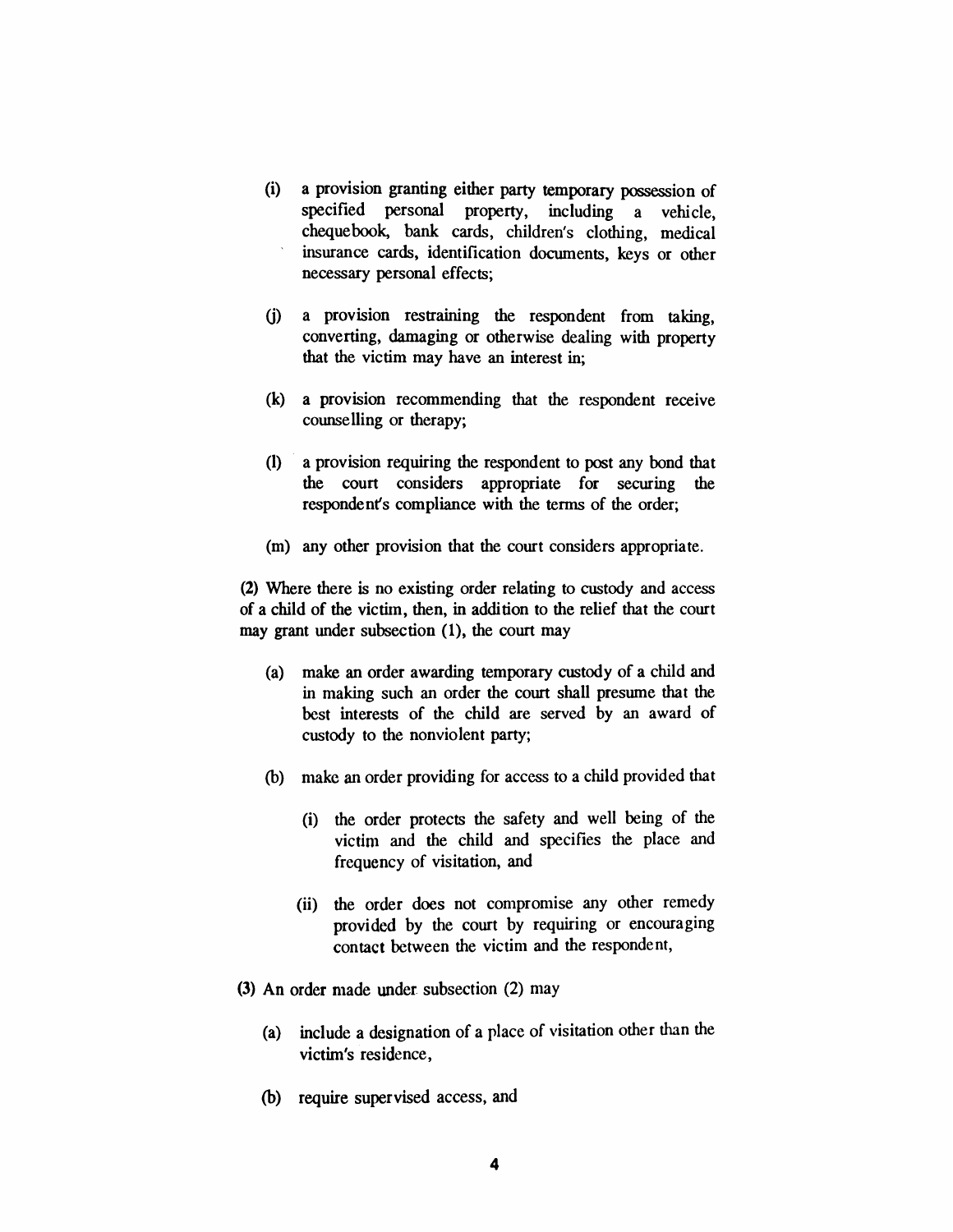*(c) where supervised access is required under clause (b), require the respondent to bear the cost of supervised access.*

*(4) Before making an order under subsection 2(b), the court may order that an assessment be done by an appropriate person or agency to assess the risk of harm to a child if access to the child is granted to the respondent.*

*(5) Where there is an existing order relating to custody and access made pursuant to the Divorce Act (Canada), the court may make an order specifying the logistics of any access granted to the respondent to a child in the custody of the victim to ensure that the protection of the victim is not compromised by the exercise of such access.*

*(6) Where there is an existing order relating to custody and access made pursuant to an order under any other Act of the Legislature, the court may*

- *(a) make an order specifying the logistics of any access granted to the respondent to a child in the custody of the victim to ensure that the protection of the victim is not compromised by the exercise of such access;*
- *(b) make an order prohibiting contact between the respondent and the child where the child is at serious risk of harm from the respondent;*
- *(c) make an order requiring supervision of access by the respondent and setting out the logistics for the exercise of the supervised access where the child is at some risk of harm from the respondent;*
- *(d) make an order requiring the respondent to bear the cost of supervised access.*
- *Ex parte order 3(1) A protection order may be granted ex parte if, by reason of circumstances of seriousness or urgency or for the purpose of ensuring the safety of the victim, it is proper to make the order without notice to the respondent.*

*(2) The court shall cause an ex parte order to be served forthwith upon the respondent and for this purpose may order a peace officer to effect service.*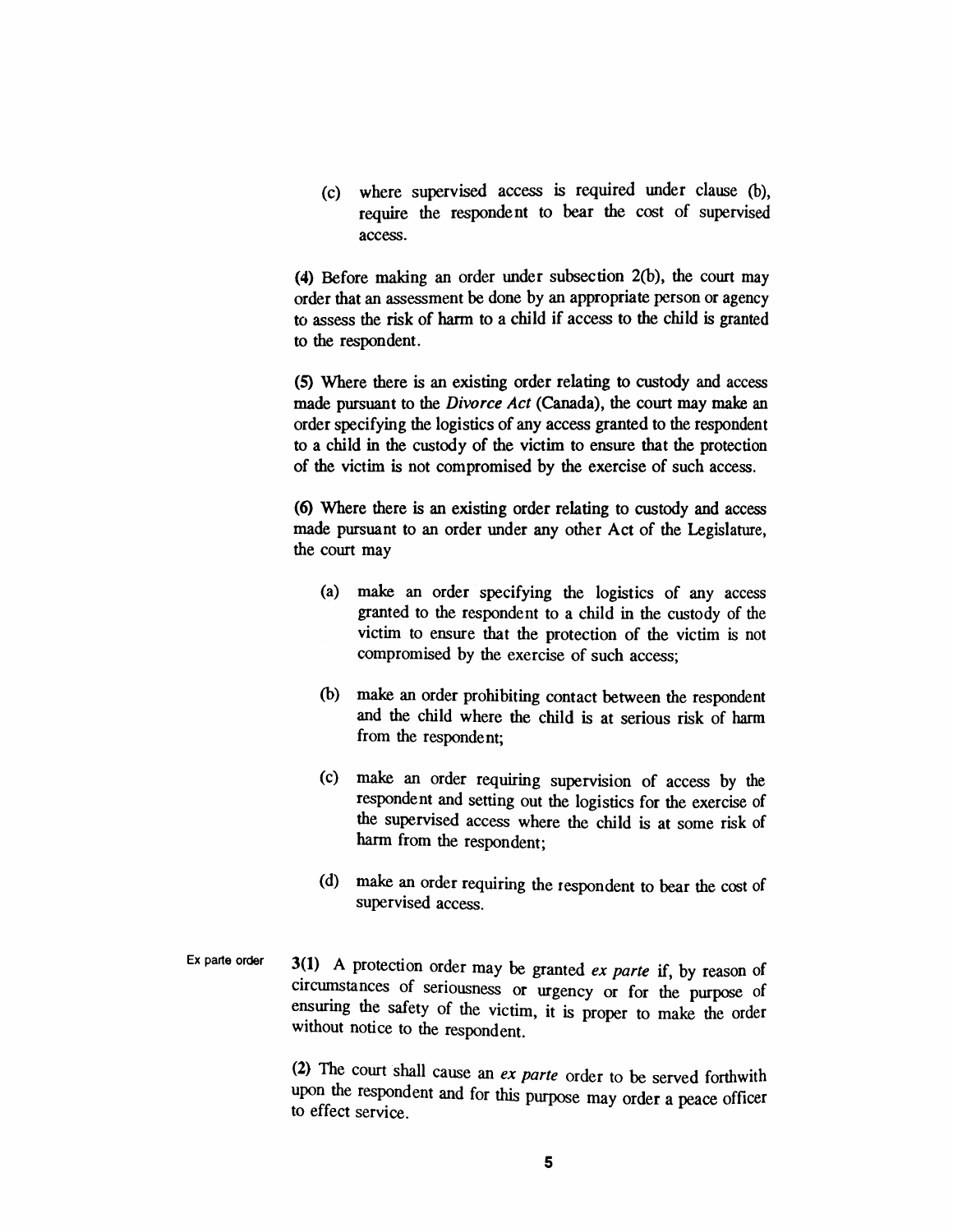*(3) If an order is made ex parte, the respondent may file with the clerk a written request for a hearing.*

*(4) The court shall arrange for a hearing as soon as practicable after filing of the written request by the respondent pursuant to subsection (3).*

*(5) The court shall arrange for service of a notice of hearing on the applicant by the sheriff or such person other than the respondent specified by the court at least three clear days before the hearing.*

*Notice of order 4(1) A provision of a protection order is not effective in relation to a person unless the person has actual notice of the provision.*

> *(2) Notice of the provisions of a protection order may be given orally by the court, or by personal service of the order on the respondent.*

> *(3) The court shall ensure that the parties receive notice of the provisions of a protection order, and may order a peace officer to effect personal service.*

> *(4) The court shall order the applicant or applicant's solicitor or any other officer of the court to deliver a copy of any order, or any variation of the order, and any subsequent proof of service to each local police department, designated by the applicant, having jurisdiction over the area in which the victim resides and such other locations where the court determines that acts of domestic violence against the victim are likely to occur.*

*Offence 5 Every person who without lawful excuse fails or refuses to comply with the terms of a protection order is guilty of an offence and liable to a fine of not more than \$1 000 or to imprisonment for a term not exceeding 4 months, or to both fine and imprisonment.*

*Duration of orders 6(1) A protection order made under this Act shall be made for such specified duration, not exceeding 3 years, as the court deems appropriate in the circumstances of the case unless otherwise terminated or extended by further order.*

> *(2) A protection order shall not be varied by a judge other than the judge who granted the order in the first instance unless the judge*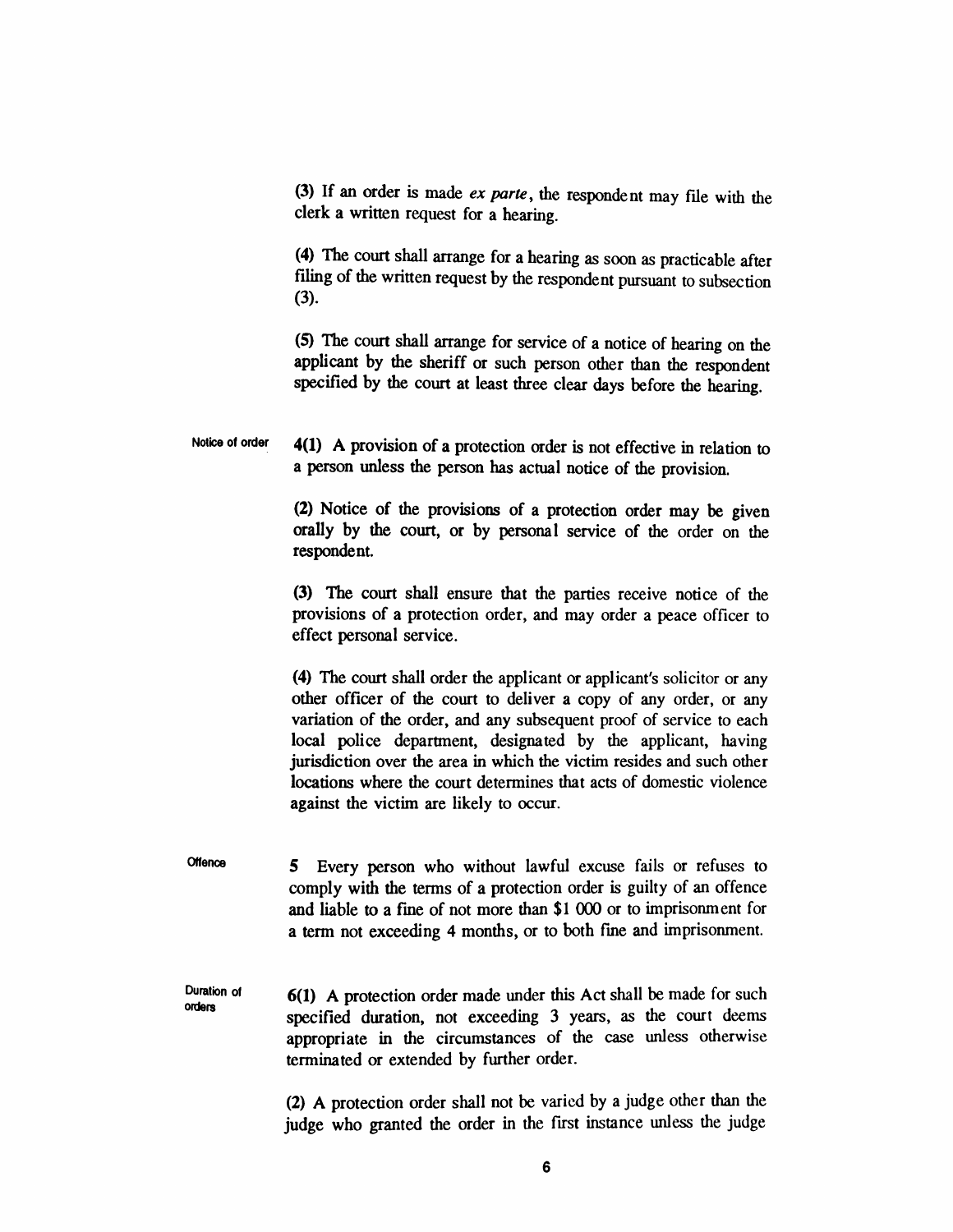*who granted the order is not available for the variation application and the court has a complete record of all prior pleadings and evidence before it, or the parties consent thereto.*

*(3) Where one or more terms of a protection order are varied, the order continues in full force and effect with regard to all other provisions.*

*(4) Any provision in a protection order respecting matrimonial property, maintenance, custody of children and access thereto is subject to and shall be deemed varied by any subsequent order made pursuant to any other Act of the Legislature or the Parliament of Canada.*

*Confidential information, private hearings and publication*

*7(1) The clerk of the court shall keep the victim's address confidential at the request of the victim or a person acting on the victim's behalf.*

*(2) The court may order that the hearing of an application or any part of a hearing be held in private.*

*(3) On the request of the victim, the court may make an order prohibiting the publication of a report of a hearing or any part of a hearing if the court believes that the publication of the report*

- *(a) would not be in the best interests of the victim or any child of the victim or any child who is in the care and custody of the victim, or*
- *(b) would be likely to identify, have an adverse effect on or cause hardship to the victim or any child of the victim or any child who is in the care and custody of the victim.*

*Effect of order on property and leasehold interest*

*8(1) An order does not in any manner affect the title to or an ownership interest in any real or personal property jointly held by the parties or solely held by one of the parties.*

*(2) Where a residence is leased by a respondent pursuant to an oral, written or implied agreement and a victim who is not a party to the lease is granted exclusive occupation of that residence, no landlord shall evict the victim solely on the basis that the victim is not a party to the lease.*

*(3) On the request of a victim mentioned in subsection (2), the*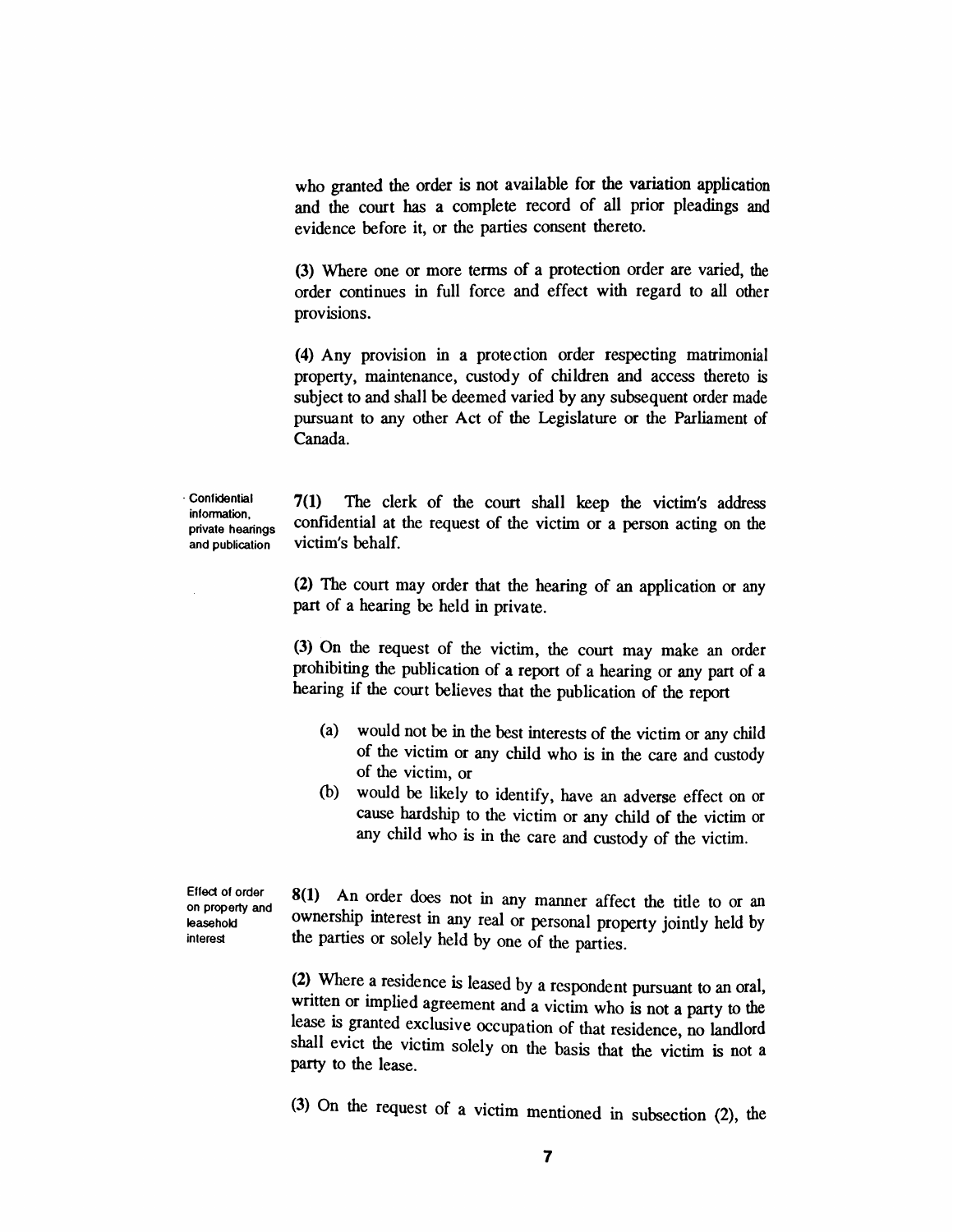*landlord shall advise the victim of the status of the lease and serve the victim with notice of any claim against the respondent arising from the lease and the victim, at his or her option, may assume the responsibilities of the respondent pursuant to the lease.*

*Warrant permitting entry 9(1) A court may issue a warrant where, on an ex parte application by a person designated in the regulations, the court is satisfied by information on oath that there are reasonable grounds to believe that*

- *(a) the person who provided the information on oath has been refused access to a cohabitant, and*
- *(b) a cohabitant who may be a victim will be found at the place to be searched.*

*(2) A warrant issued by a court peace authorizes the person named in the warrant to*

- *(a) enter, search and examine the place named int he warrant and any connected premises,*
- *(b) assist or examine the cohabitant, and*
- *(c) seize and remove anything that may provide evidence that the cohabitant is a victim.*

*(3) Where the person conducting the search believes on reasonable grounds that the cohabitant may be a victim, that person may remove the cohabitant from the premises for the purposes of assisting or examining the cohabitant.*

*Appeal 10(1) With leave of a judge of the Court of Queen's Bench, an appeal from any order made by the Provincial Court pursuant to this Act may be made to the Court of Queen's Bench on a question of law.*

> *(2) With leave of a judge of the Court of Appeal, an appeal from any order made by the Court of Queen's Bench pursuant to this Act may be made to the Court of Appeal on a question of law.*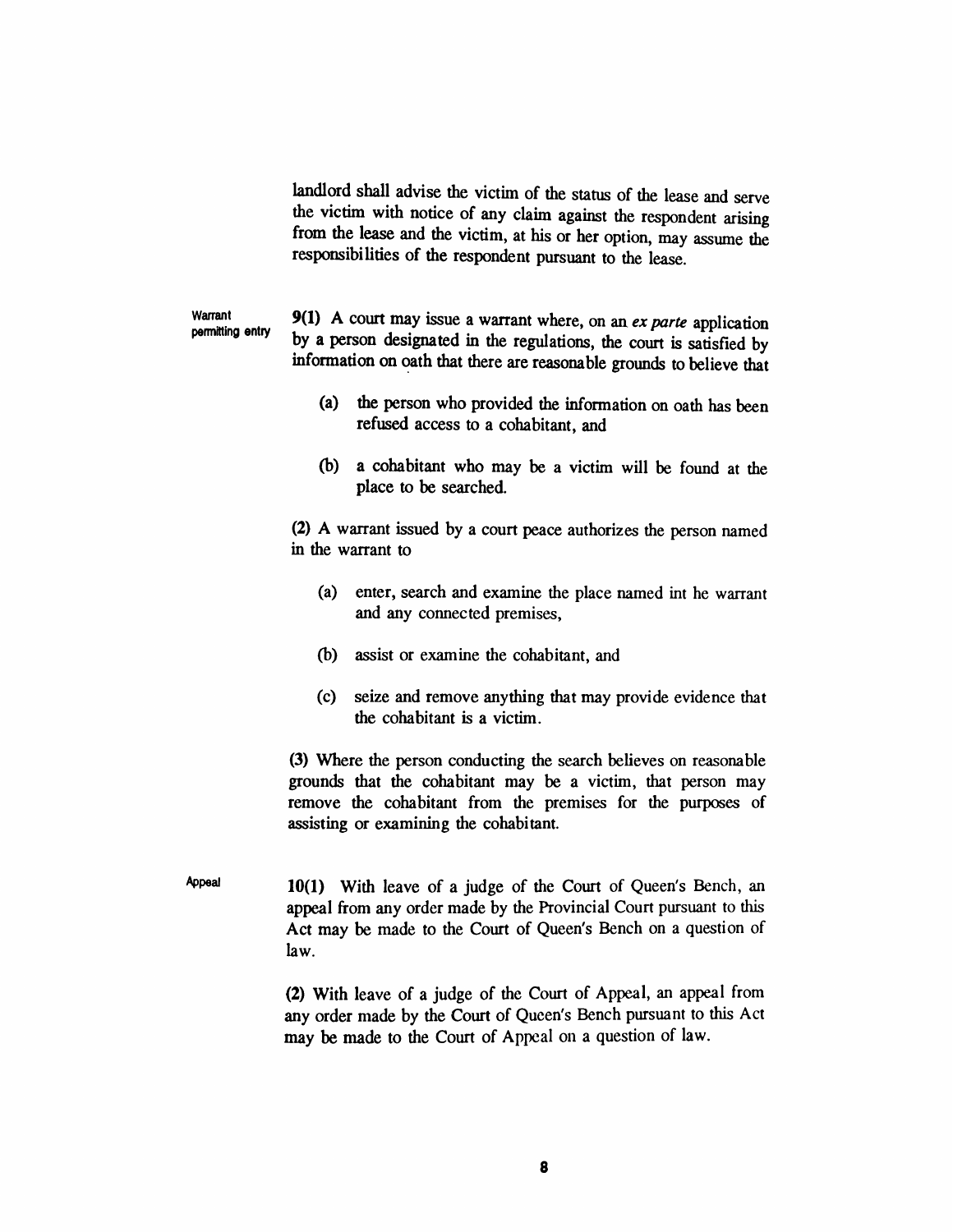*Rights not diminished by Act 11 An application for an order pursuant to this Act is in addition to and does not diminish any existing right of action for a victim.*

*Immunity 12 No action lies or shall be instituted against a peace officer, a clerk or any other person for any loss or damage suffered by a person by reason of anything in good faith done, caused, permitted or authorized to be done, attempted to be done or omitted to be done by any of them*

- *(a) pursuant to or in the exercise or supposed exercise of any power conferred by this Act or the regulations, or*
- *(b) in the carrying out or supposed carrying out of any decision or order made pursuant to this Act or the regulations or any duty imposed by this Act or the regulations.*

#### *Regulations 13 The Lieutenant Governor in Council may make regulations*

- *(a) defining, enlarging or restricting the meaning of any word or phrase used in this Act but not defined in this Act;*
- *(b) prescribing forms for the purposes of this Act;*
- *(c) prescribing the procedures to be followed for applications, hearings and rehearings pursuant to this Act;*
- *(d) designating persons or categories of persons who may make applications for an order on behalf of a victim with the victim's consent;*
- *(e) designating persons or categories of persons who may apply for a warrant pursuant to section 8;*
- *(f) prescribing the form and manner of providing any notice or summons required to be provided pursuant to this Act, including prescribing substitutional service and a rebuttable presumption of service;*
- *(g) prescribing any other matter or thing required or authorized by this Act to be prescribed in the regulations;*
- *(h) respecting any other matter or thing that the Lieutenant*